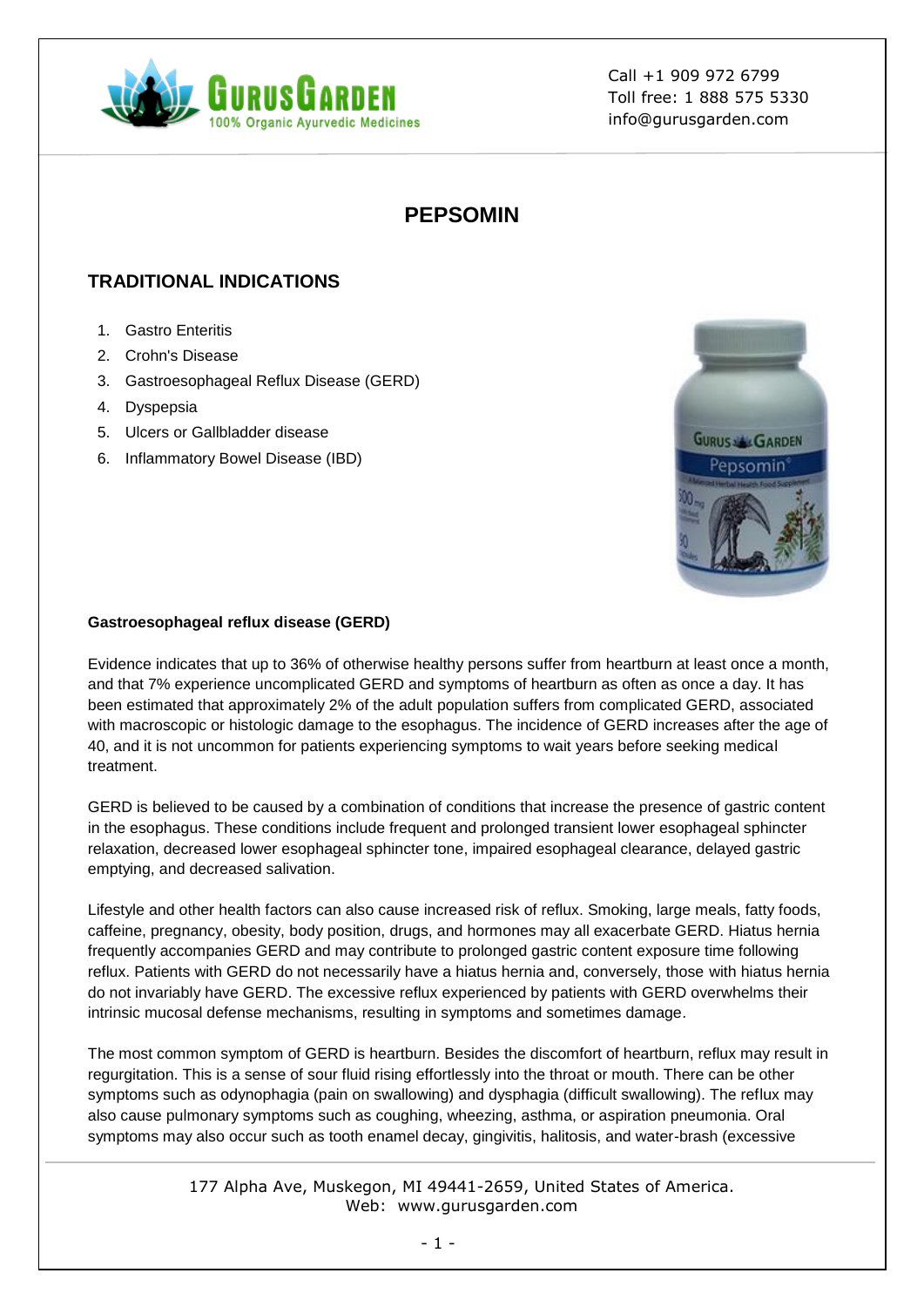

reflex salivation); throat symptoms such as a soreness, laryngitis, hoarseness, and a globus sensation. Only a minority of patients with diagnostic GERD symptoms will have reflux esophagitis.

## **Therapy for GERD**

Lifestyle modifications such as elevating the head of the bed and avoiding recumbancy shortly after feeds can be helpful. Patients should also be advised to avoid bedtime snacks, eat low fat foods, quit smoking, and reduce alcohol consumption. These strategies may have other health benefits in addition to any improvement in GERD. Patients whose symptoms are not completely controlled by lifestyle modification are using over-the-counter medications including antacids or antisecretory agents which are a temporary fix for the GERD. Numerous trials have shown that short term usage of PEPSOMIN can effectively relieve the symptoms of uncomplicated GERD.

The major focus of therapy is to reduce acid production, thereby decreasingsymptoms of chronic heartburn and leading to significant improvement in patient quality of life.

Many factors are known to aggravate or precipitate heartburn. Some common offenders are alcohol,caffeine, chocolate, citrus and tomato products, fat,peppermint, and spicy foods.

PEPSOMIN will not interact with other medications,such as oral contraceptives and drugsused to treat hypertension, arthritis and angina.

There are several potential side effects associated with the use of antacids: Sodium bicarbonate can alter systemic pH. Calcium carbonate can stimulate acid production through release of gastrin and can also cause hypercalcemia.Our intestinal flora contains both good and bad microbes (bacteria, yeast etc). The correct balance of acid and alkaline is necessary to support the growth of good microbes which make vitamins and antibiotics in our digestive tract. Changing this acid balance by the use of antacid medications reduces the amount of good microbes and encourages the growth of bad microbes (the ones that steal nutrients, produce gas, toxins and disease).

### **Ulcerative colitis**

Ulcerative colitis is a chronic disease of the large intestine, also known as the colon, in which the lining of the colon becomes inflamed and develops tiny open sores or ulcers, that produce pus and mucous. The combination of inflammation and ulceration can cause abdominal discomfort and frequent emptying of the colon.

Ulcerative colitis affects only the top layer of the large intestine, causing swelling and open sores or ulcers to form on the surface of the lining. These ulcers can rupture, expelling blood and pus. In severe cases, the ulcers can weaken the intestinal wall to the point of causing a hole, leaking the contents of the large intestine into the abdominal cavity.

#### **Crohn's disease**

Crohn's disease is a chronic inflammatory bowel disease (IBD) characterized by inflammation of the digestive, or gastrointestinal (GI) tract. In fact, Crohn's can affect any part of the GI tract, from the mouth to the anus, but it is more commonly found at the end of the small intestine (the ileum) where it joins the beginning of the large intestine (or colon).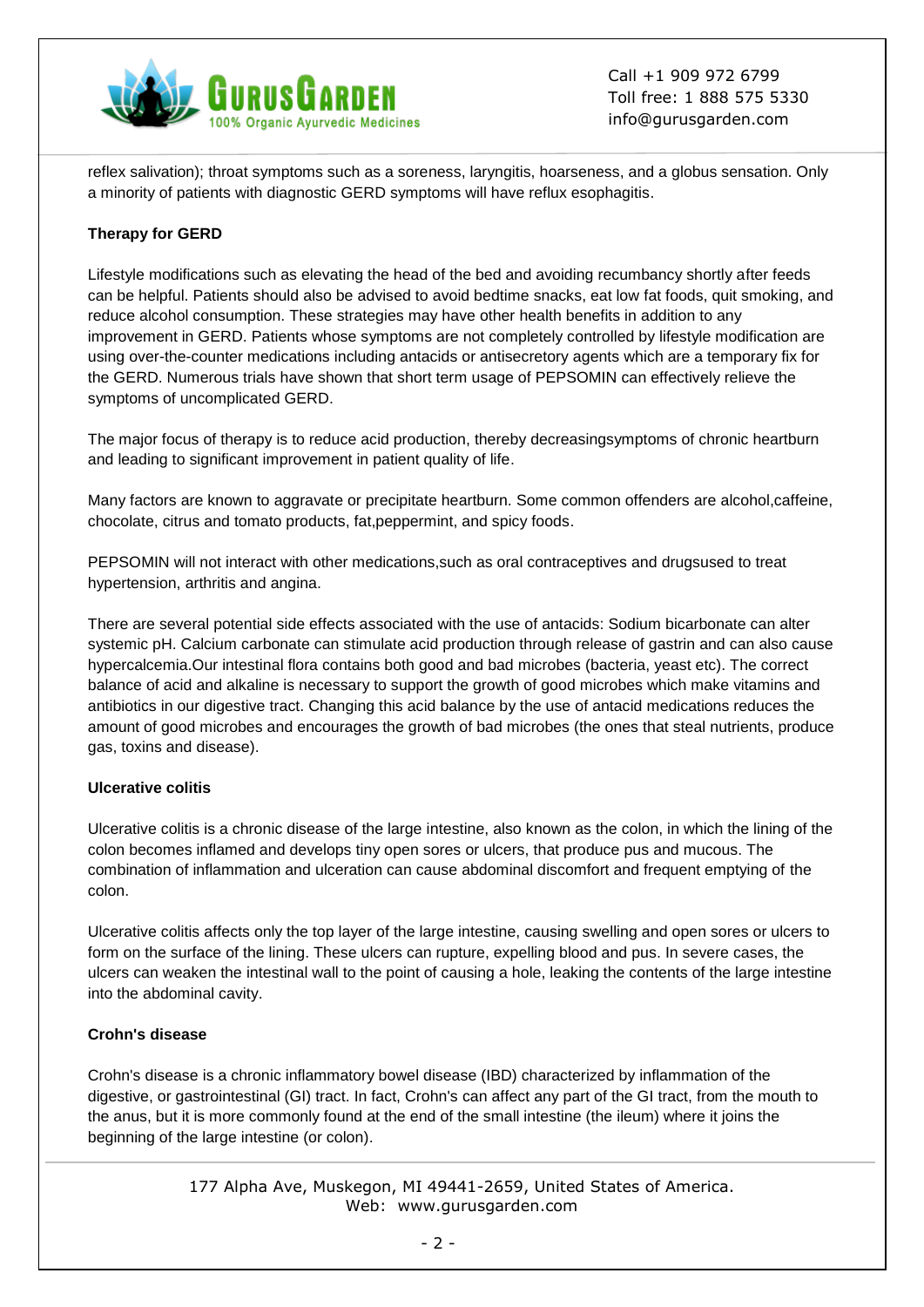

Ulcerative colitis is closely related to Crohn's disease. Together, they are frequently referred to as inflammatory bowel disease (IBD). Ulcerative colitis and Crohn's diseases are chronic conditions. Crohn's disease can affect any portion of the gastrointestinal tract, including all layers of the bowel wall. It may not be limited to the GI tract (affecting the liver, skin, eyes, and joints). UC only affects the lining of the colon (large bowel). Men and women are affected equally. They most commonly begin during adolescence and early adulthood, but they also can begin during childhood and later in life.

### **Pseudomembranous colitis**

Pseudomembranous colitis refers to swelling or inflammation of the large intestine (colon) due to an overgrowth of Clostridium difficile (C difficile) bacteria. This infection is a common cause of diarrhoea after antibiotic use.

The C difficile bacteria normally live in the intestine. However, too much of these bacteria may grow when you take antibiotics. The bacteria give off a strong toxin that causes inflammation and bleeding in the lining of the colon.

# **DOSAGE and DIRECTIONS**



Herbal For Adults 18 yrs or older, take two (2) Capsules two times daily 30 minutes before food with lukewarm water.

For best results, no food should be taken 30 minutes before or after taking Pepsomin.

Take optimum water to enhance elimination of released toxins from the body.

## **INGREDIENTS**

| <b>Supplement Facts</b><br>Serving Size: 2 Capsules (500 mg)<br>Servings per container: 60 |         |        |
|--------------------------------------------------------------------------------------------|---------|--------|
| Each Serving contains                                                                      |         | %DV    |
| Aegle Marmelos                                                                             | 100 mg. | $\ast$ |
| Ocimum Sanctum<br>Pipper Nigrum                                                            | 75 mg.  | $\ast$ |